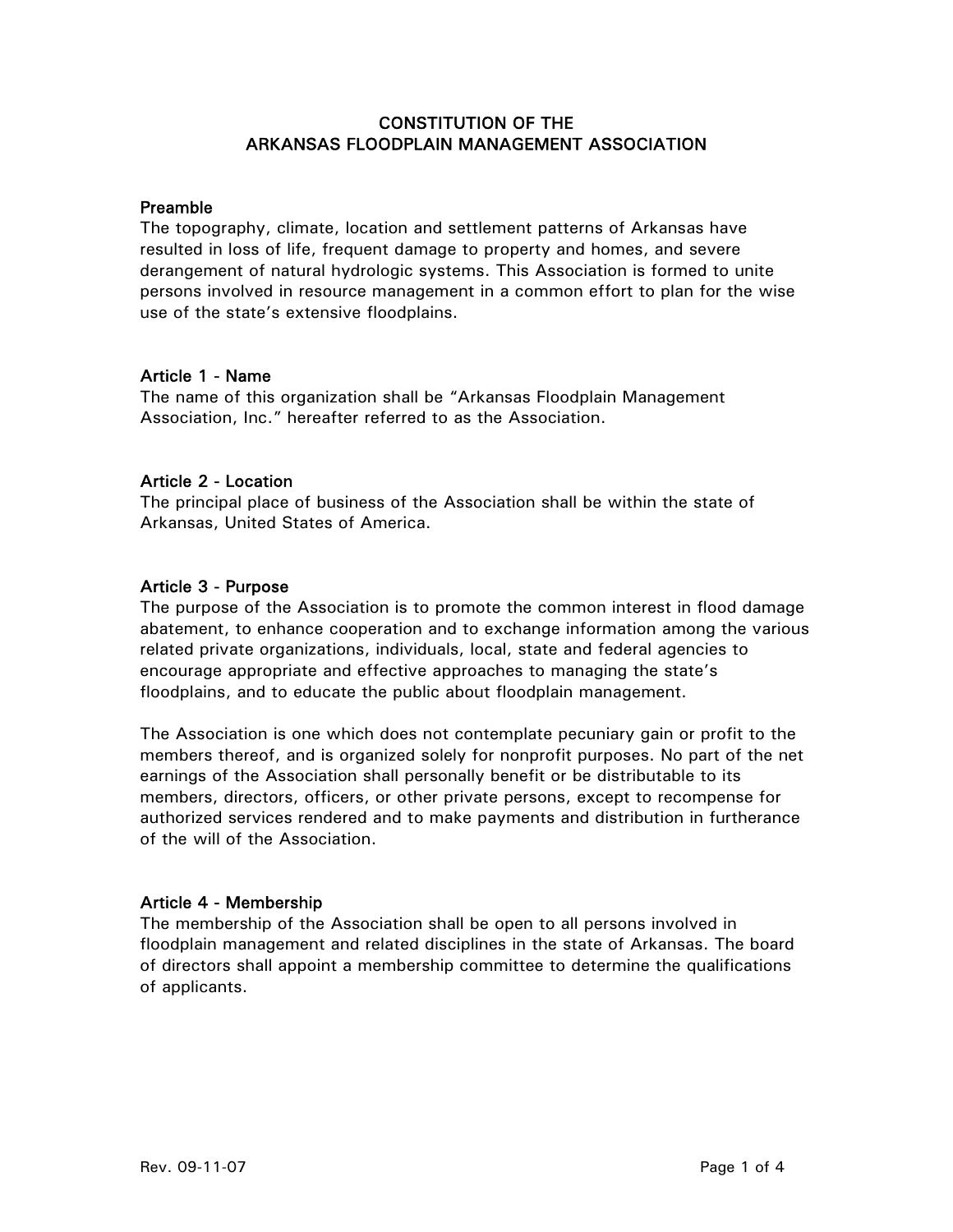### Article 5 - Officers

The Association officers shall be the chair, vice chair, secretary, treasurer, the five regional representatives, the past chair, and the executive director. The vice chair, secretary, treasurer, and five regional representatives shall be elected biennially from the membership of the Association. The past vice chair will be the chair for the biennial period. The non-elected past chair will be an Association officer during this biennial period. The chair may not serve more than two consecutive terms. The responsibilities of office shall be set forth in the bylaws of the Association.

#### Article 6 - Board of Directors

The government and direction of the Association, and the control of its property, shall be vested in the board of directors. The board of directors of the Association shall be comprised of the Association officers. The board of directors shall execute policy established by the general membership of the Association.

### Article 7 - Meetings

One meeting of the Association shall be held biennially to elect officers. One meeting shall be held annually to conduct any other business. Other meetings may be called as provided for in the bylaws of the Association.

#### Article 8 - Amendments

Amendments to this constitution may be proposed by the board of directors or by written petition signed by 15 voting members or 10 percent of the membership of the Association, whichever is less. All such petitions shall be submitted to the Association secretary. The secretary shall draft a proposed amendment in accordance with the intent of the petition and shall give notice, by email or by mail, of same to the membership at least 21 days prior to the meeting at which it is to be discussed. The proposed amendment shall be discussed at any scheduled meeting or at a special meeting and may be amended in any manner pertinent by a majority vote at said meeting, and if amended, shall be voted upon by ballot in such form. If not amended, the proposed amendment as submitted shall be voted upon by ballot. A tellers committee appointed by the chair shall count ballots 21 days after mailing. The secretary shall notify the membership of the results.

For adoption of any amendment to the constitution, two-thirds of the valid ballots cast shall be in the affirmative. An amendment that has been adopted shall become effective 10 days after counting the ballots.

At any meeting of the board of directors, the board by a two-thirds vote may amend the bylaws in conformity with the constitution, provided that notice, by email or by mail, of such shall have been made to each board member at least 21 days prior to the meeting at which action thereon is to be taken. The bylaws may be amended by a majority vote of the members present at any Association meeting.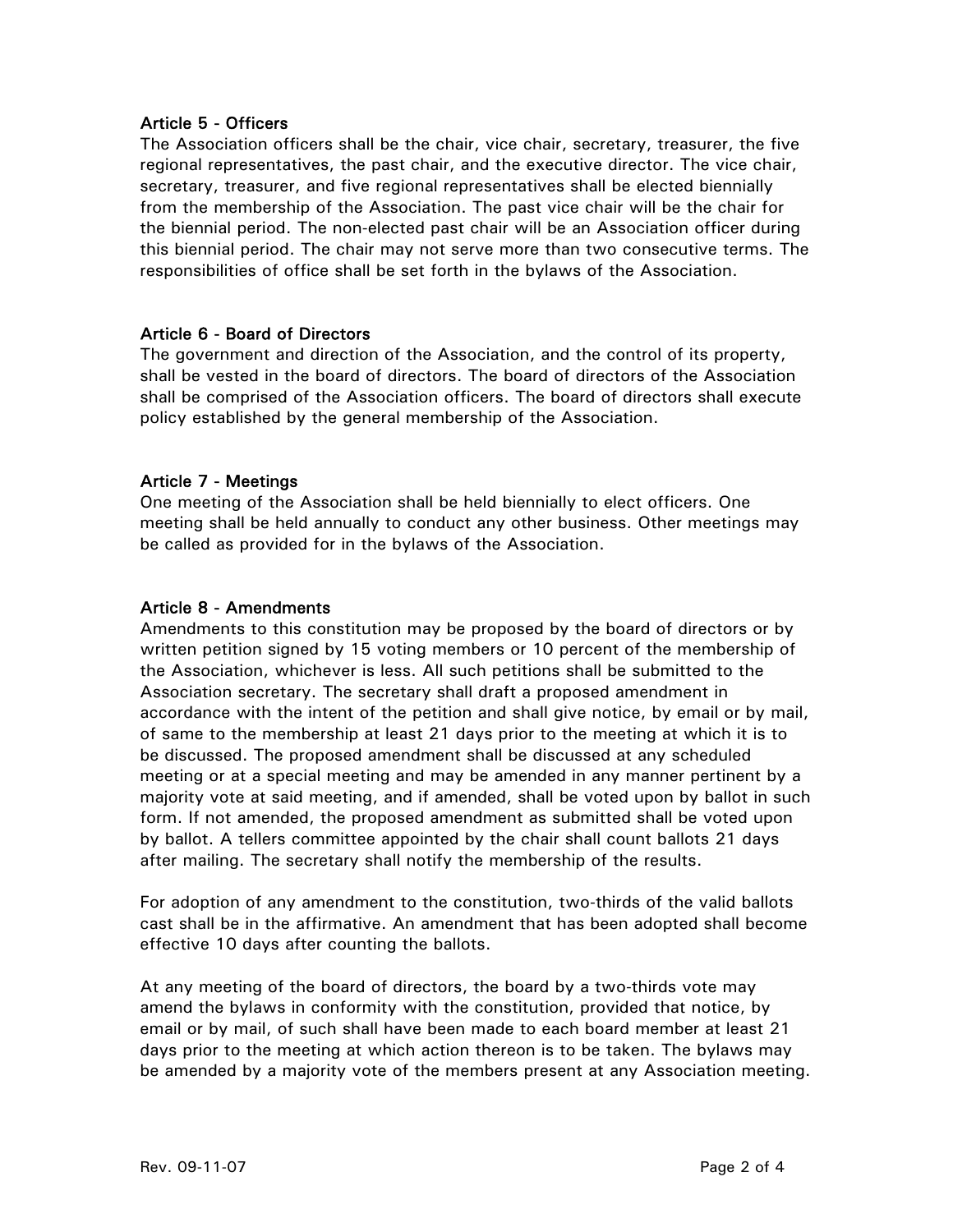### Article 9 - Dissolution

Upon the dissolution of the Association, the board of directors shall, after paying or making provisions for the payment of all the liabilities of the Association, dispose of all the assets of the Association to such organization or organizations operating exclusively for charitable, educational, or scientific purposes as shall at the time qualify as an exempt organization or organizations under section 501(c)(3) of the Internal Revenue Code of 1954 (or the corresponding provision of any future United State Internal Revenue Law), as the board of directors shall determine.

## Article 10 - Parliamentary Law

In all questions involving parliamentary procedure, including election procedures not covered by the bylaws of the Association or established by the board of directors, Robert's Rules of Order (Revised) shall be considered the governing authority.

# Article 11 - Association Records and Reports

### Section 1 - Inspection of Records

- a) The original bylaws and constitution and copies thereof as amended to date, certified by the secretary, shall be kept on file at a location selected by the board of directors and open to inspection at all reasonable times.
- b) The minutes of the board of directors and membership meetings, and the membership register shall be kept on file at a location selected by the board of directors and open to inspection at a reasonable time upon written demand of any member for any purpose reasonably related to his interest as a member.
- c) The books of account shall be kept on file at a location selected by the board of directors and open to inspection at any reasonable time upon written demand of any member for any purpose reasonably related to his interest as a member.

# Article 12 - Saving Clause

Should any provisions of the constitution or bylaws of this Association, or the application thereof to any person or circumstance be held invalid, then the remainder of the same or the application for such provision to other circumstance shall not be affected thereby.